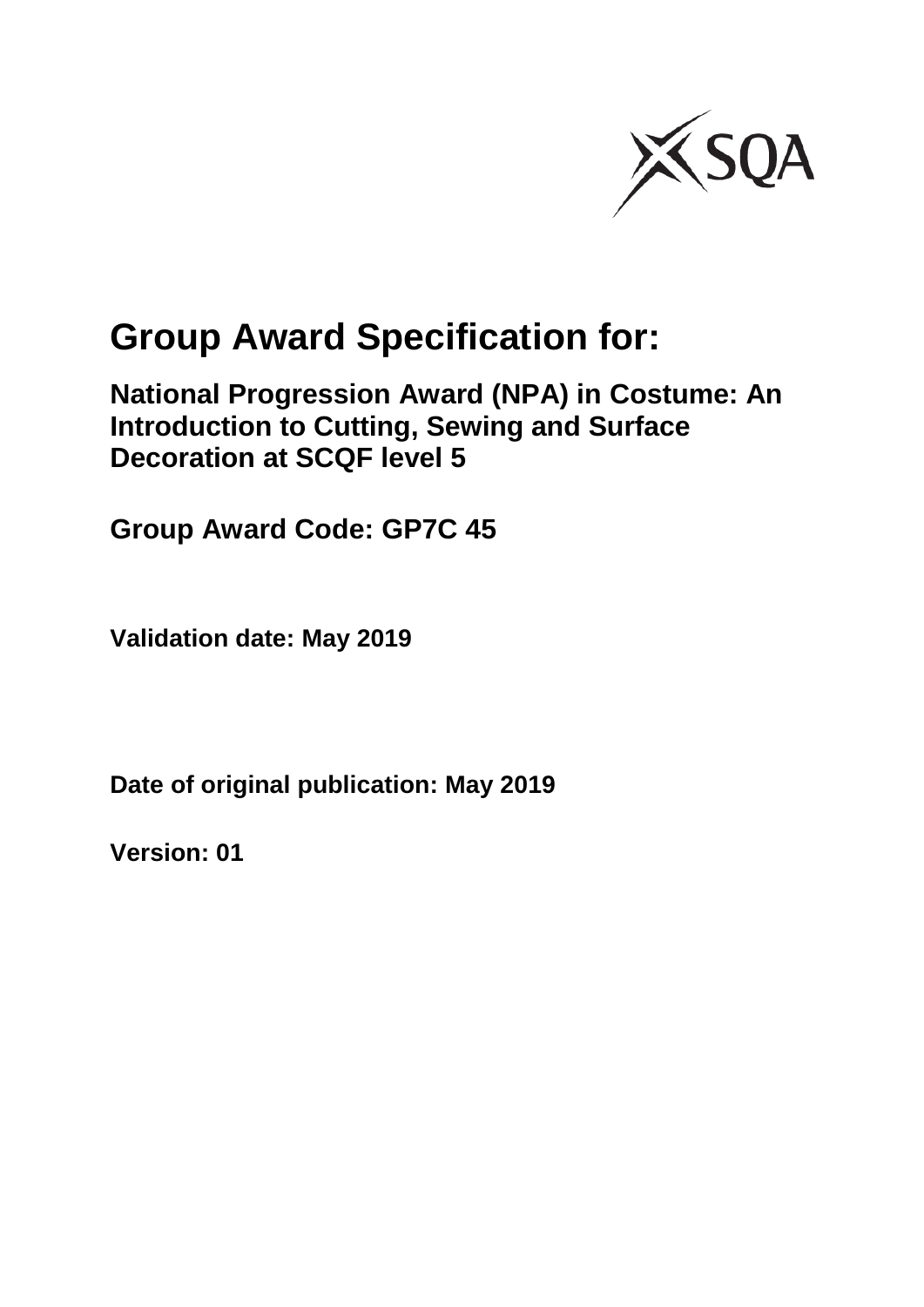### **Contents**

|                |                  | Introduction.                                                                |  |
|----------------|------------------|------------------------------------------------------------------------------|--|
|                | 1.1              |                                                                              |  |
|                | 1.2 <sub>1</sub> |                                                                              |  |
|                | 1.3              |                                                                              |  |
| $\overline{2}$ |                  |                                                                              |  |
|                | 2.1              |                                                                              |  |
| 3              |                  |                                                                              |  |
|                | 3.1              |                                                                              |  |
|                | 3.2              |                                                                              |  |
| 4              |                  |                                                                              |  |
|                | 4.1              |                                                                              |  |
| 5              |                  |                                                                              |  |
|                | 5.1              |                                                                              |  |
|                | 5.2              | Mapping of National Occupational Standards (NOS) and/or trade body standards |  |
|                |                  |                                                                              |  |
|                | 5.3              | Mapping of Core Skills development opportunities across the qualification 8  |  |
|                | 5.4              |                                                                              |  |
| 6              |                  |                                                                              |  |
|                |                  |                                                                              |  |
|                | 6.1              |                                                                              |  |
|                | 6.2              |                                                                              |  |
|                | 6.3              |                                                                              |  |
|                | 6.4              |                                                                              |  |
|                | 6.5              |                                                                              |  |
| 7              |                  |                                                                              |  |
| 8              |                  |                                                                              |  |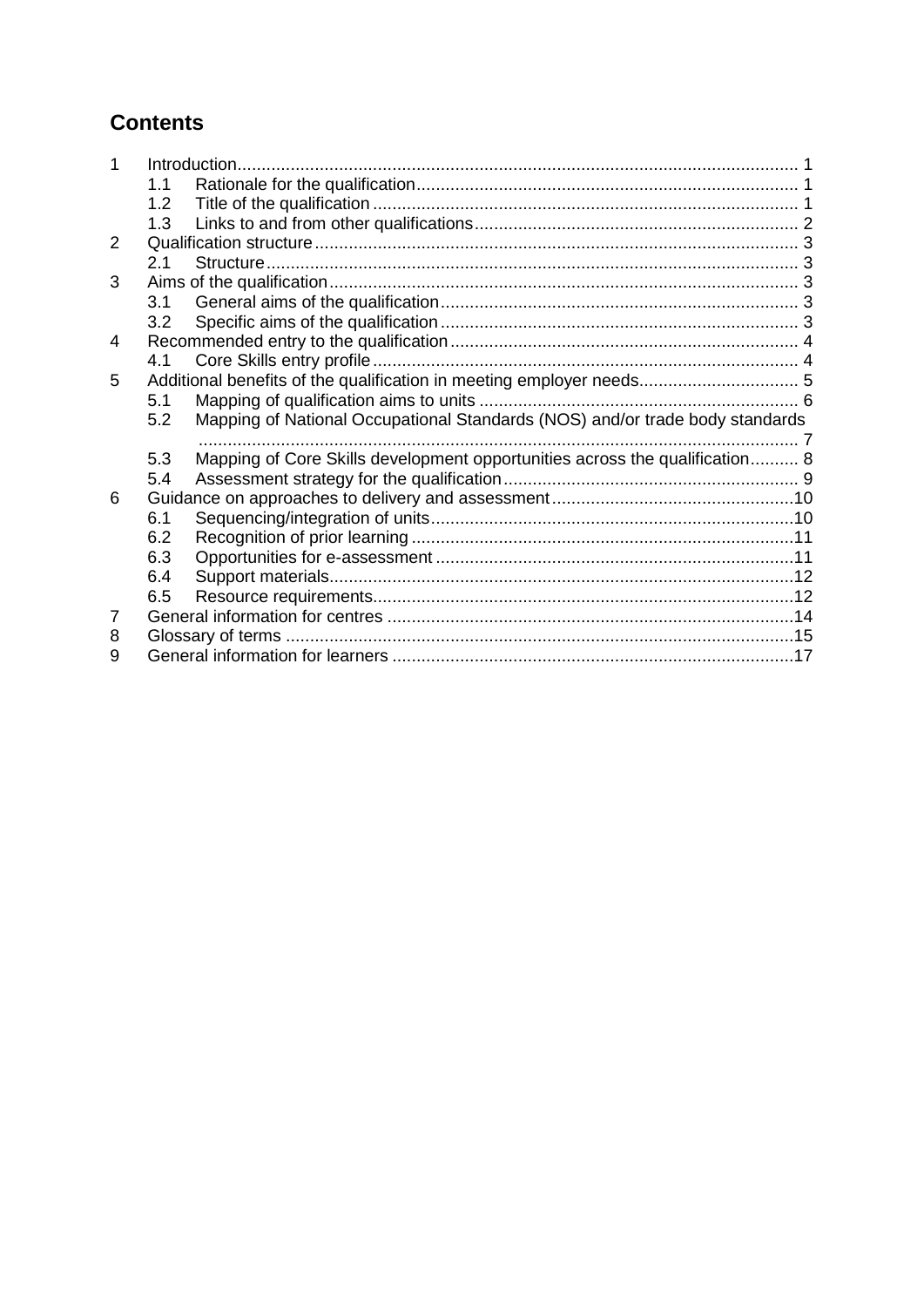## <span id="page-2-0"></span>**1 Introduction**

This document was previously known as the arrangements document. The purpose of this document is to:

- assist centres to implement, deliver and manage the qualification.
- provide a guide for new staff involved in offering the qualification.
- inform course managers teaching staff, assessors, learners, employers and HEIs of the aims and purpose of the qualification.
- provide details of the range of learners the qualification is suitable for and progression opportunities.

#### <span id="page-2-1"></span>**1.1 Rationale for the qualification**

The rationale for the qualification is to provide basic foundation training in skills relevant to the cutting, making and decoration of theatrical costume and accessories commonly used by professional costume makers. Successful achievement of this award could lead to learners progressing to a NC Award in a related subject area, for example NC Theatre Design: Set, Costume and Props — An Introduction.

Edinburgh is renowned for its International and Fringe Arts festivals, and also for the quality of its producing companies. Scotland has a burgeoning film industry and well respected National Opera, ballet and theatre companies, all of which tour internationally. In addition, museums, heritage centres, theme parks and re-enactment societies have costume requirements, all of which aim to recruit specialist creative workers with strong practical skills. This National Progression Award provides training in cutting, sewing, decoration and fitting of basic costume and components using theatrical methods and standard practices.

Key to the course rationale is the inclusion of primary techniques, practices and processes which are particular to costume cutting and construction, providing the learner with selfconfidence and a toolkit of knowledge and skills on which they can build at a higher level of training. The units of study which make up this award are largely practical and creative in focus but require precision, discipline, numeracy, literacy and knowledge of health and safety requirements pertinent to the use of machinery, sharp implements and chemicals.

This National Progression Award provides opportunities for discreet 'short-course' qualifications for part-time adult learners as well as for learners who are already undertaking a suite of units at this level. It seeks to attract interest from schools, adult learners and community groups who want to explore practical creative skills using a range of resources commonly employed in the production of costume. These could reflect the needs of community groups and may support live theatre or drama productions. This qualification can create opportunities for learners to produce portfolios of evidence which may support applications to next level courses.

### <span id="page-2-2"></span>**1.2 Title of the qualification**

The title NPA in Costume: An Introduction to Cutting, Sewing and Surface Decoration has been chosen to reflect the aim of the qualification to develop knowledge and skills in basic practical techniques in costume. The group award is comprised of generic units covering the areas of cutting, sewing and surface decoration but is a single centre development that will be contextualised to costume.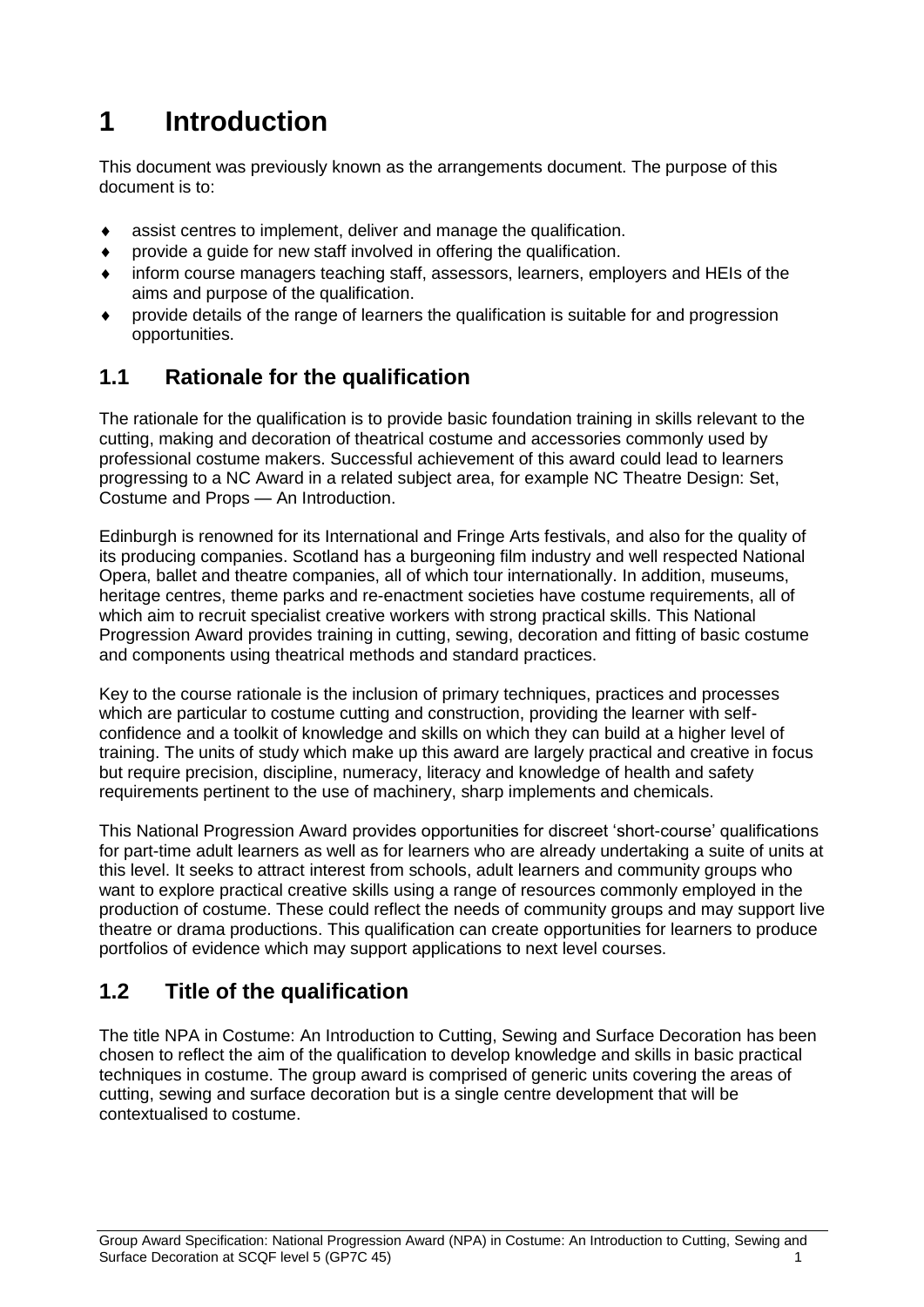### <span id="page-3-0"></span>**1.3 Links to and from other qualifications**

There are a number of qualifications offered which provide progression to and from the NPA in Costume: An Introduction to Cutting, Sewing and Surface Decoration. These are shown in the table below:

| <b>SCQF</b><br>level    | <b>NQ</b>                               |                                                                                                             | <b>HNC/HND</b>                                                               | <b>SVQs/Competence</b><br>qualifications                  |
|-------------------------|-----------------------------------------|-------------------------------------------------------------------------------------------------------------|------------------------------------------------------------------------------|-----------------------------------------------------------|
| 9                       |                                         |                                                                                                             | <b>Ordinary Degree</b>                                                       |                                                           |
|                         |                                         |                                                                                                             | for example: BA Production Arts and Design<br><b>BA Fashion and Textiles</b> |                                                           |
| 8                       |                                         |                                                                                                             | <b>HND Costume for Stage</b><br>and Screen<br><b>HND Technical Theatre</b>   |                                                           |
|                         |                                         |                                                                                                             |                                                                              |                                                           |
| $\overline{7}$          |                                         |                                                                                                             | <b>HNC Costume for Stage</b><br>and Screen                                   | <b>SVQ Manufacturing Textiles</b><br><b>SVQ in Design</b> |
|                         |                                         |                                                                                                             | <b>HNC Technical Theatre</b>                                                 |                                                           |
| $6\phantom{1}6$         | Props - An<br>Introduction              | <b>NC Theatre Design:</b><br>Set, Costume and                                                               |                                                                              |                                                           |
| 5                       | <b>NC Creative</b><br><b>Industries</b> |                                                                                                             |                                                                              |                                                           |
|                         | Design                                  | National 5 Art and                                                                                          |                                                                              |                                                           |
|                         | and Textile<br>Technology               | <b>National 5 Fashion</b>                                                                                   |                                                                              |                                                           |
|                         |                                         | <b>NPA Costume: An</b><br><b>Introduction to</b><br><b>Cutting, Sewing and</b><br><b>Surface Decoration</b> |                                                                              |                                                           |
| $\overline{\mathbf{A}}$ | <b>Industries</b>                       | <b>NPA Creative</b>                                                                                         |                                                                              |                                                           |
|                         | Design                                  | National 4 Art and                                                                                          |                                                                              |                                                           |
|                         | and Textile<br>Technology               | <b>National 4 Fashion</b>                                                                                   |                                                                              |                                                           |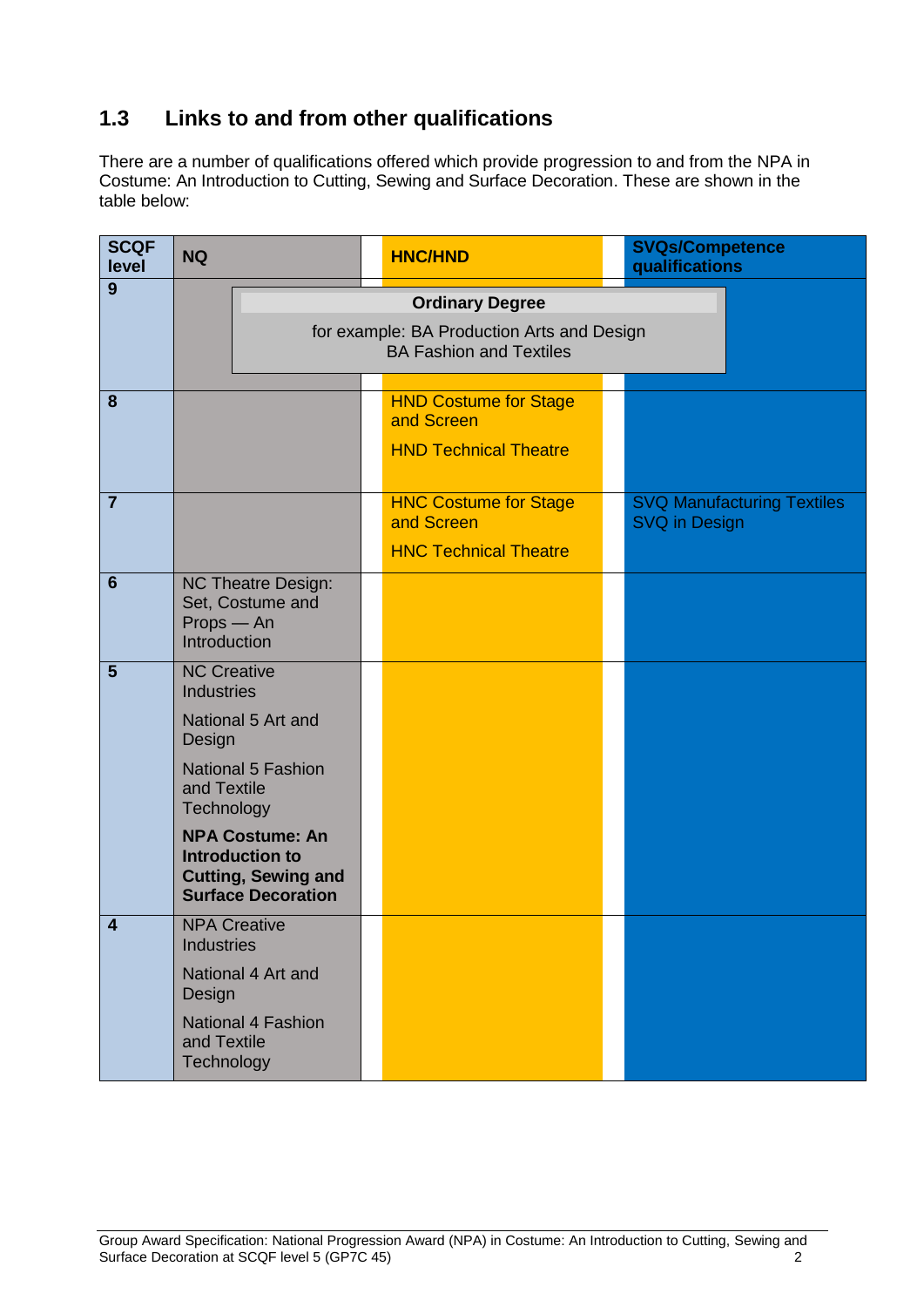## <span id="page-4-0"></span>**2 Qualification structure**

To achieve the NPA in Costume: An Introduction to Cutting, Sewing and Surface Decoration, learners would need to complete three mandatory SQA credits/18 SCQF credits.

### <span id="page-4-1"></span>**2.1 Structure**

| 4 code      | 2 code | Unit title                                            | <b>SQA</b><br>credit | <b>SCQF</b><br>credit<br>points | <b>SCQF</b><br>level |
|-------------|--------|-------------------------------------------------------|----------------------|---------------------------------|----------------------|
| <b>DORX</b> | 11     | <b>Introductory Sewing Machine Skills</b>             |                      | 6                               | 5                    |
| <b>DORY</b> | 11     | Introduction to Garment Pattern<br>Construction       |                      | 6                               | 5                    |
| F9VK        | 11     | Art and Design: Introduction to Surface<br>Decoration |                      | 6                               | 5                    |

## <span id="page-4-2"></span>**3 Aims of the qualification**

The aim of the NPA in Costume: An Introduction to Cutting, Sewing and Surface Decoration is to provide learners with opportunities to attain a structured award that develops both practical and theoretical skills. This will provide preparation for next level courses pertinent to costume production to a professional industry standard.

### <span id="page-4-3"></span>**3.1 General aims of the qualification**

The general aims of the NPA in Costume: An Introduction to Cutting, Sewing and Surface Decoration are:

- to introduce methods and techniques used in industry which could ultimately lead to a range of employment opportunities.
- to provide opportunities for progression within SCQF to further study, in particular at NC and HNC level.
- to develop a portfolio of decorative skills and practical applications.
- to develop transferable skills in research, planning and the core skills of problem solving and numeracy.
- to enable learners to understand the basic concepts of garment and costume manufacture, and the creation and application of decorative elements.
- to provide learners with a positive and supportive learning environment and instill an interest and enthusiasm in the subject areas.

### <span id="page-4-4"></span>**3.2 Specific aims of the qualification**

- 1 To prepare learners for progression to qualifications at SCQF level 6 in related creative industries.
- 2 To develop practical skills.
- 3 To develop skills pertinent to creative and practical projects.
- 4 To explore and devise practical solutions pertinent to costume design ideas.
- 5 To develop production patterns, basic pattern blocks and plans for garments.
- 6 To create decorative elements commonly used to embellish costume.
- 7 To encourage learners to take ownership of their own learning and development.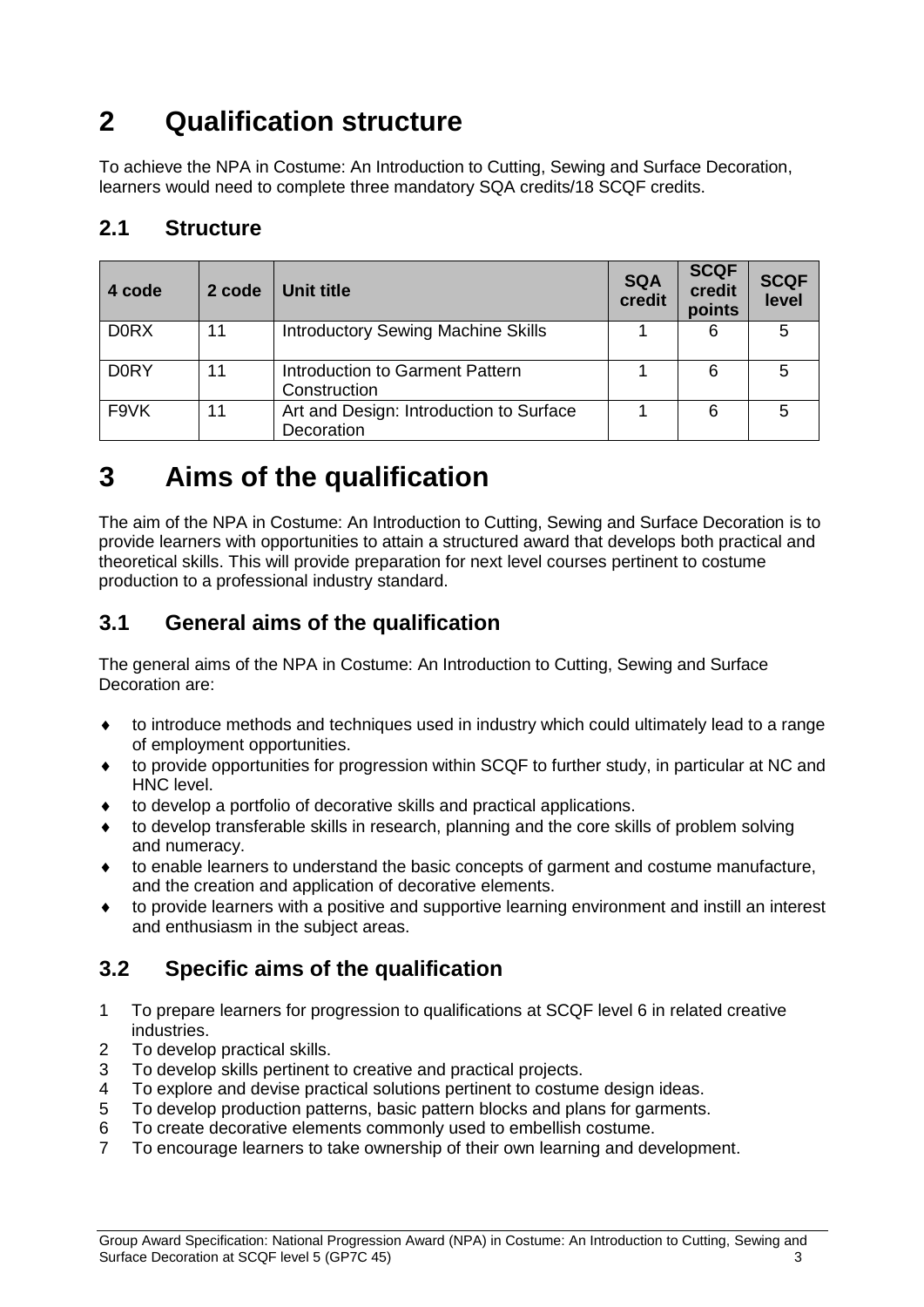## <span id="page-5-0"></span>**4 Recommended entry to the qualification**

The following information on prior knowledge, skills, experience or qualifications that provide suitable preparation for this qualification has been provided by the Qualification Design Team as guidance only.

Entry to this qualification is at the discretion of the centre. There should be no artificial barriers to entry and this NPA should be open to all learners who have a reasonable chance of achievement. However, it would be beneficial if learners have a keen interest in costume, design and performance. Ideally, learners should also have some degree of aptitude for sewing and ESOL National 4 or equivalent (for those whom English is not their first language).

It is unlikely that learners accessing this NPA at SCQF level 5 will have sophisticated examples of personally devised and constructed garments and it is important that access is not restricted with any unnecessary pre-entry requirements. Centres may find that access is determined simply on the basis of a willingness to learn about costume and its role in performance. In other cases, learners may want to extend their knowledge but not be ready to gain entry at SCQF levels 6 or 7.

### <span id="page-5-1"></span>**4.1 Core Skills entry profile**

The Core Skills entry profile provides a summary of the associated assessment activities that exemplify why a particular level has been recommended for this qualification. The information should be used to identify if additional learning support needs to be put in place for learners whose Core Skills profile is below the recommended entry level or whether learners should be encouraged to do an alternative level or learning programme.

| <b>Core Skill</b> | <b>Recommended</b><br><b>SCQF entry</b><br>profile | <b>Associated assessment activities</b>                                   |
|-------------------|----------------------------------------------------|---------------------------------------------------------------------------|
| Communication     | 4                                                  | Analysis of a given brief                                                 |
| Numeracy          | 4                                                  | Scale, pattern drafting, measurements                                     |
| Problem Solving   |                                                    | Realisation of creative product<br>Interpretation of given specifications |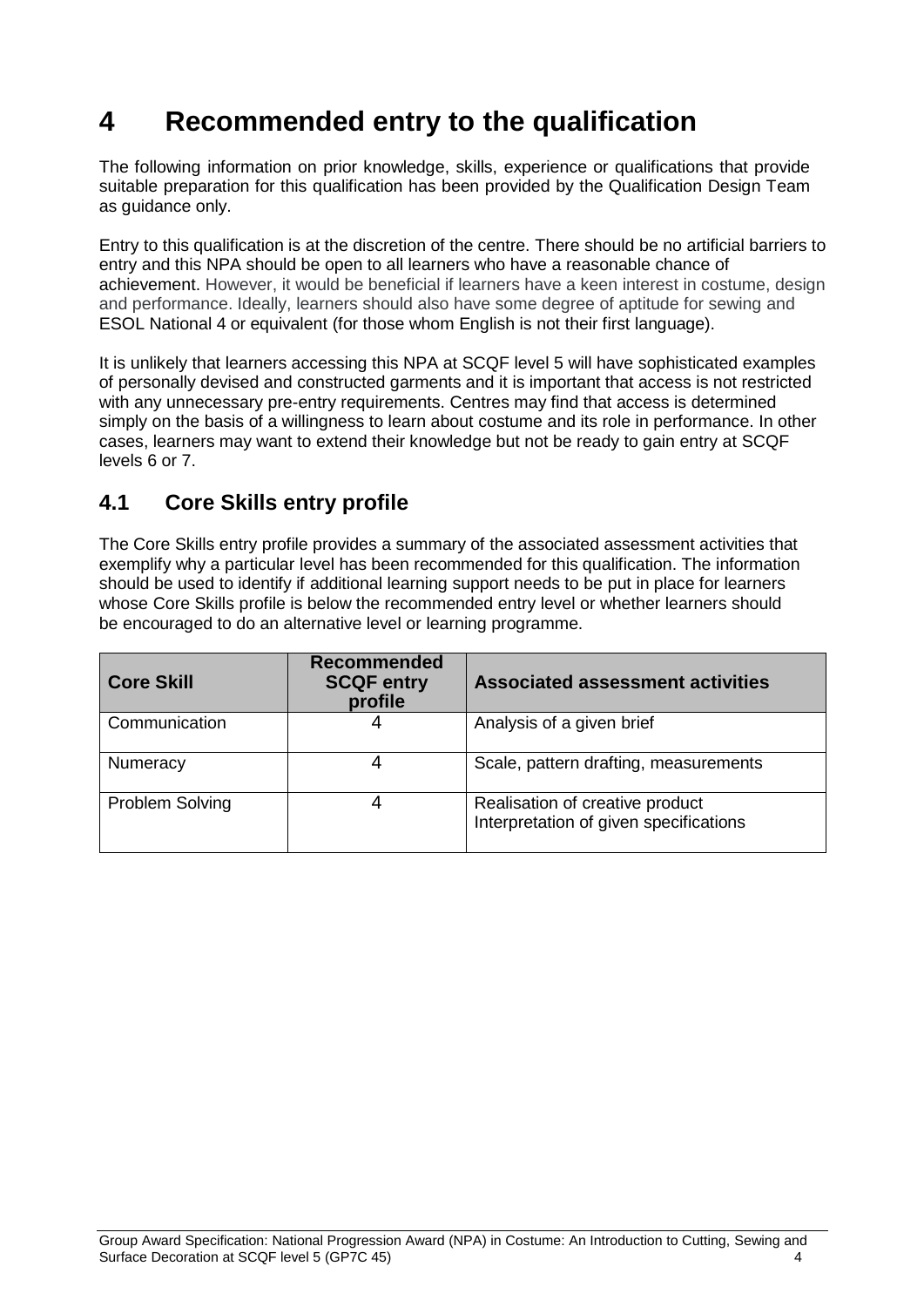## <span id="page-6-0"></span>**5 Additional benefits of the qualification in meeting employer needs**

This qualification was designed to meet a specific purpose and what follows are details on how that purpose has been met through mapping of the units to the aims of the qualification. Through meeting the aims, additional value has been achieved by linking the unit standards with those defined in national occupational standards and/or trade/professional body requirements. In addition, significant opportunities exist for learners to develop the more generic skills, known as Core Skills, through doing this qualification.

It is not anticipated that learners will have the required skills to directly enter employment when exiting from this course. The purpose of this training is to provide learners with foundation skills and personal confidence to gain entry to NC Theatre Design: Set, Costume and Props — An Introduction and/or higher levels of education. It is expected that learners will develop generic and transferable skills over the duration of this course*.*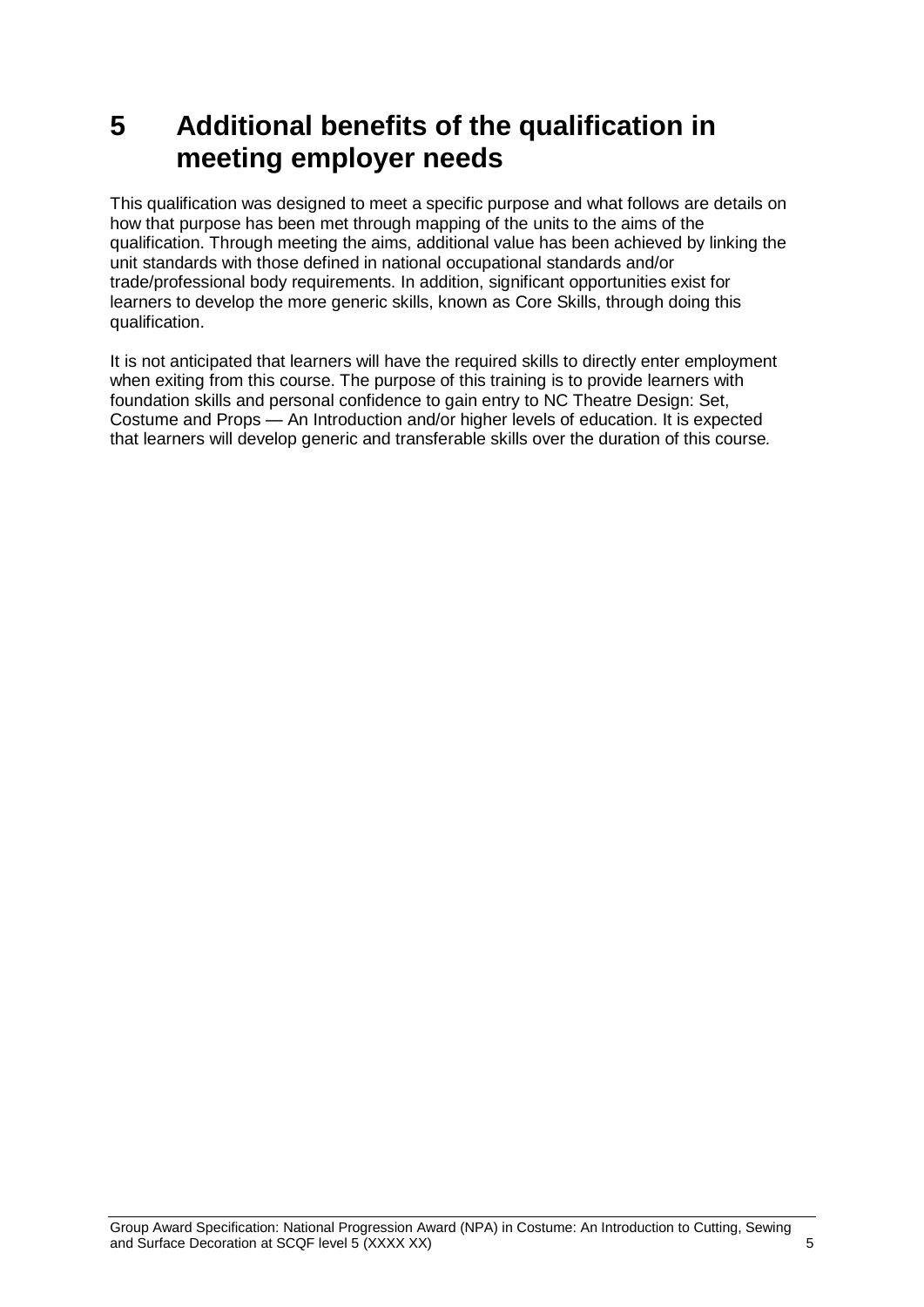### **5.1 Mapping of qualification aims to units**

<span id="page-7-0"></span>

| Code           | <b>Unit title</b>                                            | <b>Specific Aims</b> |  |  |  |  |  |  |  |  |  |
|----------------|--------------------------------------------------------------|----------------------|--|--|--|--|--|--|--|--|--|
|                |                                                              |                      |  |  |  |  |  |  |  |  |  |
| <b>DORX 11</b> | <b>Introductory Sewing Machine Skills</b>                    |                      |  |  |  |  |  |  |  |  |  |
| <b>DORY 11</b> | Introduction to Garment Pattern<br>Construction              |                      |  |  |  |  |  |  |  |  |  |
| <b>F9VK 11</b> | Art and Design: Introduction to<br><b>Surface Decoration</b> |                      |  |  |  |  |  |  |  |  |  |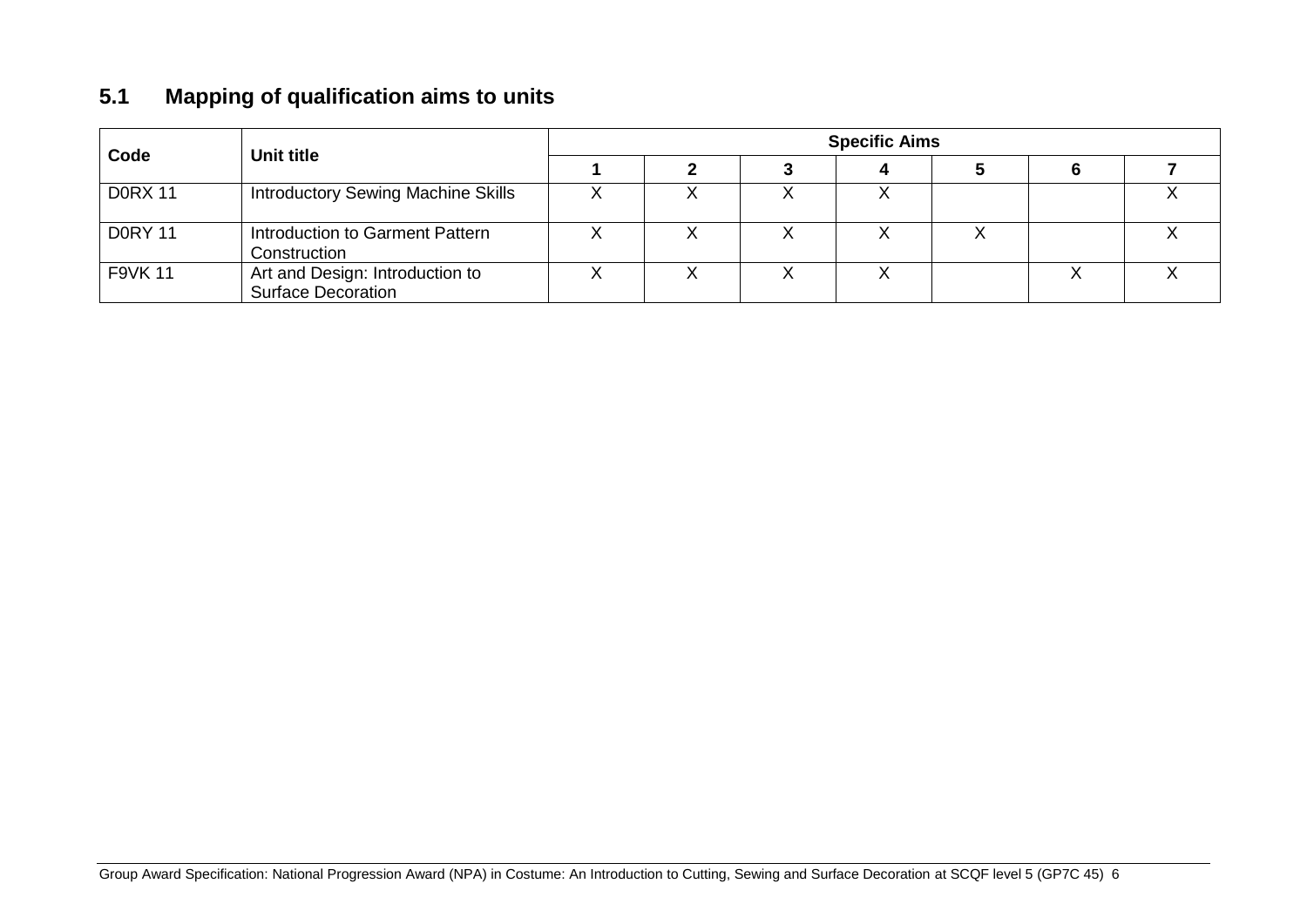### **5.2 Mapping of National Occupational Standards (NOS) and/or trade body standards**

As noted above, it is not anticipated that learners will have the required skills to gain employment in specific theatre costume roles when exiting from this course. It is therefore difficult to map the units directly to the NOS. However, the basic skills acquired in the practical units would provide a good grounding for the following Creative and Cultural Skills/Creative Skillset NOS:

<span id="page-8-0"></span>

| <b>National Occupational Standards</b> |                                        |                                                    |                                     |                                                                       |                                                          |                                                               |                                                                    |                                                  |                                             |                                                                         |                                                                                                     |                                  |                                                      |                                                     |                                                                     |                                                                    |
|----------------------------------------|----------------------------------------|----------------------------------------------------|-------------------------------------|-----------------------------------------------------------------------|----------------------------------------------------------|---------------------------------------------------------------|--------------------------------------------------------------------|--------------------------------------------------|---------------------------------------------|-------------------------------------------------------------------------|-----------------------------------------------------------------------------------------------------|----------------------------------|------------------------------------------------------|-----------------------------------------------------|---------------------------------------------------------------------|--------------------------------------------------------------------|
| Code                                   | <b>Unit title</b>                      | Create<br>patterns fo<br><b>CCSWHM</b><br>costumes | CCSW<br>HM14<br>performers<br>Dress | 곷<br>ω<br>Ω<br>and<br>alter costumes<br>accessories<br><b>CCSWHM9</b> | Maintain costumes<br>and equipment<br>႙<br><b>SWHM10</b> | <b>SKSTEX30 Develop</b><br>designs<br>for textile<br>products | produce and presen<br><b>SKSD12</b><br>design responses<br>Develop | Make<br><b>CCSWHM8</b><br>and finish<br>costumes | CCSTP22.<br>TP22. Clean up<br>own work area | <b>SKSCOSTQ4</b><br>the costume<br>and costume plot<br>design<br>Create | SKSCOSTQ3<br>with designers to<br>requirements of<br>designers<br>₿<br>costume<br>to fulfil<br>Work | Costume fitting<br><b>SKSQ11</b> | Carry<br>out costume<br>alterations<br><b>SKSQ27</b> | Maintain<br>nd service<br>costumes<br><b>SKSQ12</b> | Assist performers with<br>costumes and<br>dressing<br><b>SKSQ10</b> | Prepare<br>meet production<br>requirements<br>costumes to<br>SKSQ2 |
| <b>DORX</b>                            | Introductory                           | X                                                  |                                     |                                                                       |                                                          |                                                               |                                                                    | X                                                | X                                           |                                                                         |                                                                                                     |                                  |                                                      |                                                     |                                                                     | X                                                                  |
| 11                                     | Sewing Machine<br><b>Skills</b>        |                                                    |                                     |                                                                       |                                                          |                                                               |                                                                    |                                                  |                                             |                                                                         |                                                                                                     |                                  |                                                      |                                                     |                                                                     |                                                                    |
| <b>DORY</b>                            | Introduction to                        | X                                                  |                                     |                                                                       |                                                          |                                                               |                                                                    |                                                  | Х                                           |                                                                         |                                                                                                     |                                  |                                                      |                                                     |                                                                     | Χ                                                                  |
| 11                                     | <b>Garment Pattern</b><br>Construction |                                                    |                                     |                                                                       |                                                          |                                                               |                                                                    |                                                  |                                             |                                                                         |                                                                                                     |                                  |                                                      |                                                     |                                                                     |                                                                    |
| F9VK1                                  | Art and Design:                        |                                                    |                                     |                                                                       |                                                          | X                                                             | X                                                                  |                                                  |                                             |                                                                         |                                                                                                     |                                  |                                                      |                                                     |                                                                     | X                                                                  |
|                                        | Introduction to                        |                                                    |                                     |                                                                       |                                                          |                                                               |                                                                    |                                                  |                                             |                                                                         |                                                                                                     |                                  |                                                      |                                                     |                                                                     |                                                                    |
|                                        | Surface                                |                                                    |                                     |                                                                       |                                                          |                                                               |                                                                    |                                                  |                                             |                                                                         |                                                                                                     |                                  |                                                      |                                                     |                                                                     |                                                                    |
|                                        | Decoration                             |                                                    |                                     |                                                                       |                                                          |                                                               |                                                                    |                                                  |                                             |                                                                         |                                                                                                     |                                  |                                                      |                                                     |                                                                     |                                                                    |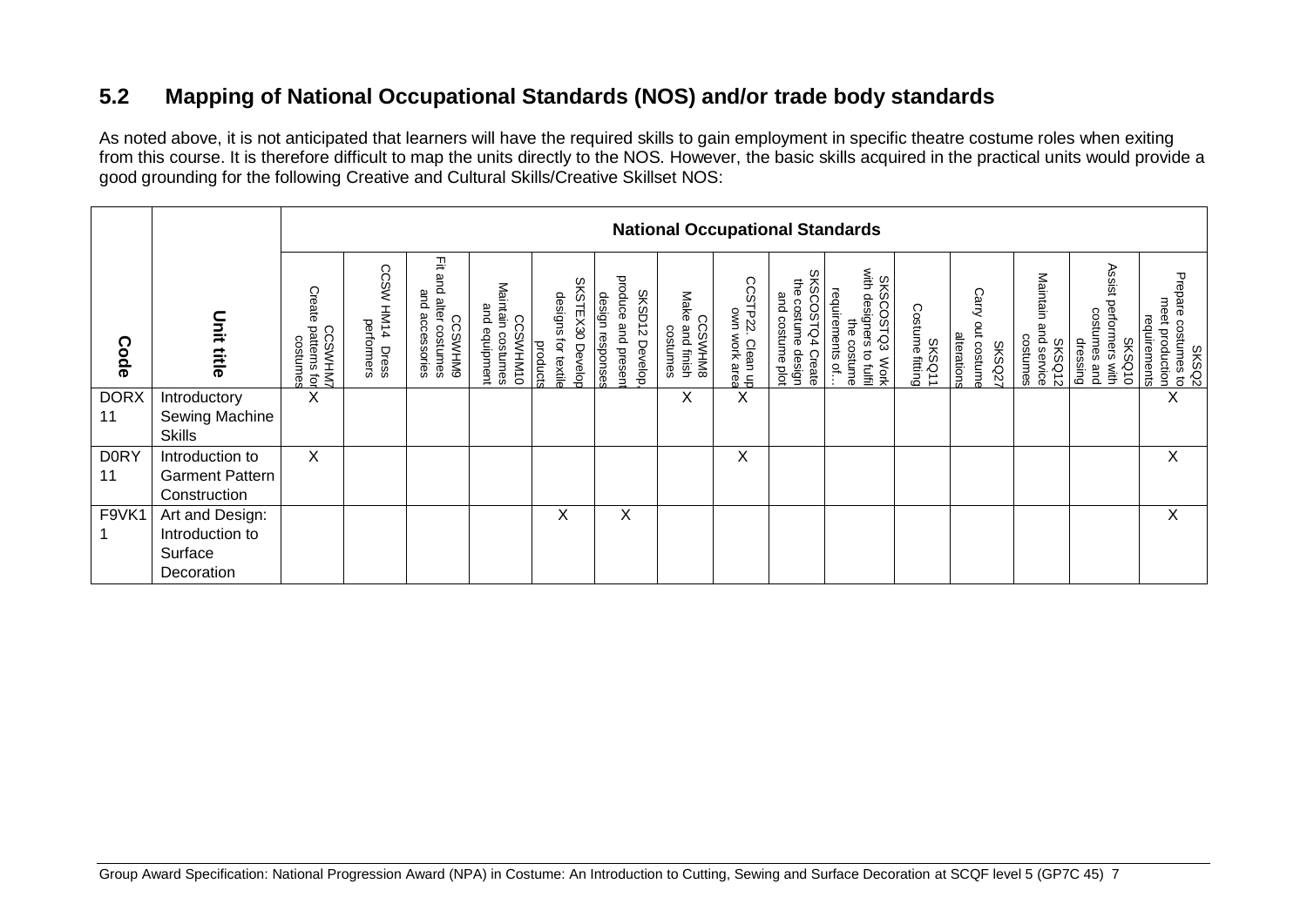### **5.3 Mapping of Core Skills development opportunities across the qualification**

|              |                                                              | <b>Communication</b>    |                        |             | Numeracy                                |                                           | <b>Information and</b><br><b>Communication</b><br><b>Technology (ICT)</b> |                                  | <b>Problem Solving</b> |                                                |                                       | <b>Working with Others</b>                  |                                                         |
|--------------|--------------------------------------------------------------|-------------------------|------------------------|-------------|-----------------------------------------|-------------------------------------------|---------------------------------------------------------------------------|----------------------------------|------------------------|------------------------------------------------|---------------------------------------|---------------------------------------------|---------------------------------------------------------|
| Unit<br>code | Unit title                                                   | ding)<br>ይ<br>rite<br>3 | ଇ<br>Ê<br>ξ<br>Writter | <b>Trai</b> | $\overline{\mathbf{c}}$<br>ź<br>Using I | ਛ<br>Graphica<br>ation<br>Using<br>Inform | Accessing<br>Information                                                  | ත<br>Providing/Cr<br>Information | hinking<br>Critical    | and<br>፵<br><u>은 증</u><br>lanni<br>rgani<br>ᅙᇰ | <b>Pue</b><br>Reviewing<br>Evaluating | 즚<br>Working<br>Co-operative<br>with Others | $\bullet$ c<br>Reviewing<br>Co-operativ<br>Contribution |
| <b>DORX</b>  | <b>Introductory Sewing Machine</b>                           |                         |                        |             |                                         |                                           |                                                                           |                                  | X                      | X                                              | X                                     |                                             |                                                         |
|              | <b>Skills</b>                                                |                         |                        |             |                                         |                                           |                                                                           |                                  |                        |                                                |                                       |                                             |                                                         |
| <b>D0RY</b>  | Introduction to Garment Pattern<br>Construction              |                         |                        |             | X                                       | X                                         |                                                                           |                                  | X                      | X                                              | x                                     |                                             |                                                         |
| F9VK         | Art and Design: Introduction to<br><b>Surface Decoration</b> | X                       | X                      | X           |                                         |                                           |                                                                           |                                  | X                      | X                                              | X                                     |                                             |                                                         |

<span id="page-9-0"></span>X Opportunities to develop Core Skills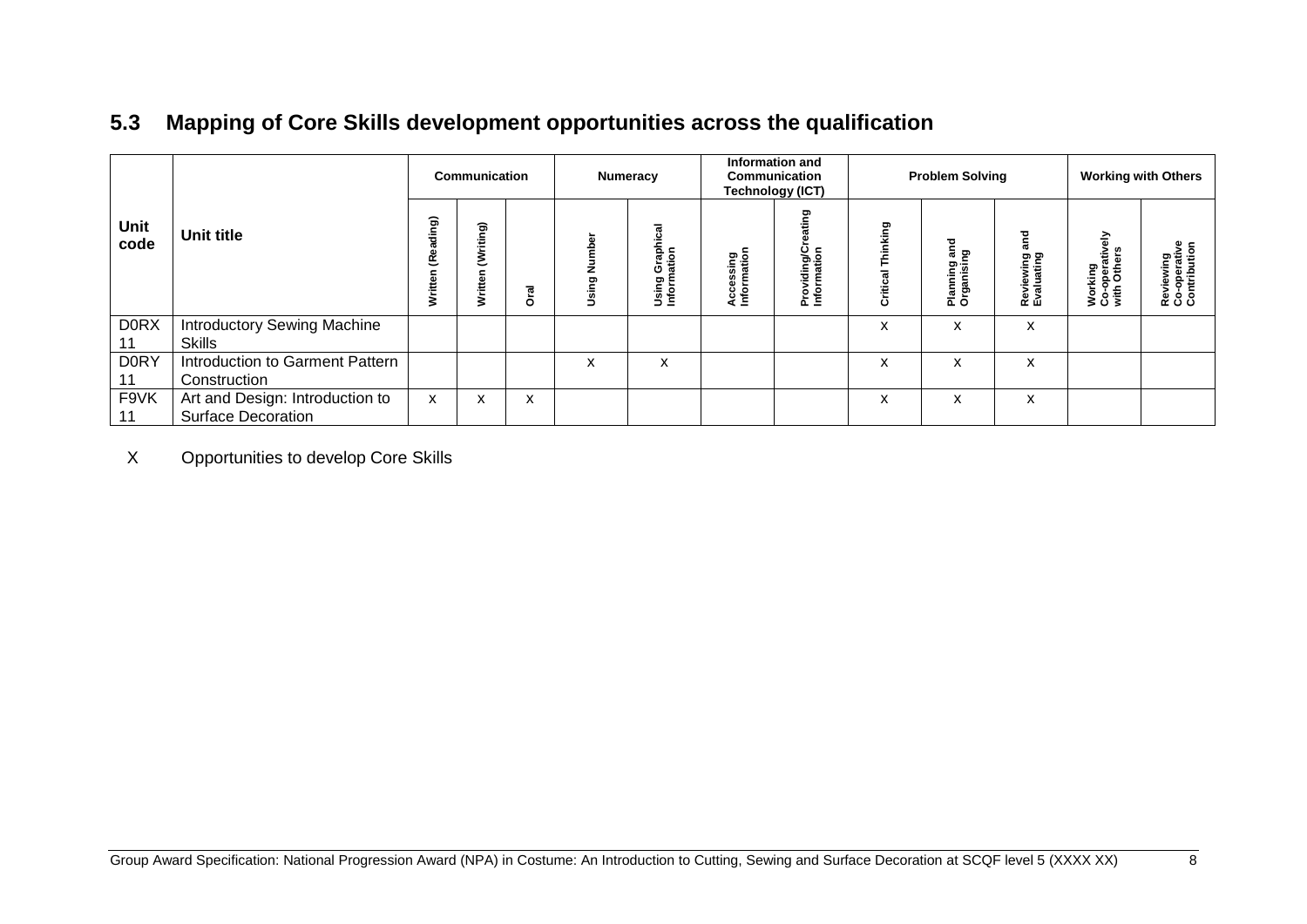## **5.4 Assessment strategy for the qualification**

<span id="page-10-0"></span>

| <b>Unit</b>                                                  | <b>Assessment</b>               |                                                                      |                                     |                  |  |  |  |  |  |
|--------------------------------------------------------------|---------------------------------|----------------------------------------------------------------------|-------------------------------------|------------------|--|--|--|--|--|
|                                                              | <b>Outcome 1</b>                | <b>Outcome 2</b>                                                     | <b>Outcome 3</b>                    | <b>Outcome 4</b> |  |  |  |  |  |
| <b>Introductory Sewing Machine Skills</b>                    |                                 | Structured questions, practical assignment and observation checklist |                                     |                  |  |  |  |  |  |
| Introduction to Garment Pattern<br>Construction              |                                 | Structured questions, practical assignment and observation checklist |                                     |                  |  |  |  |  |  |
| Art and Design: Introduction to<br><b>Surface Decoration</b> | Compilation of source materials |                                                                      | Development of<br>compiled practice |                  |  |  |  |  |  |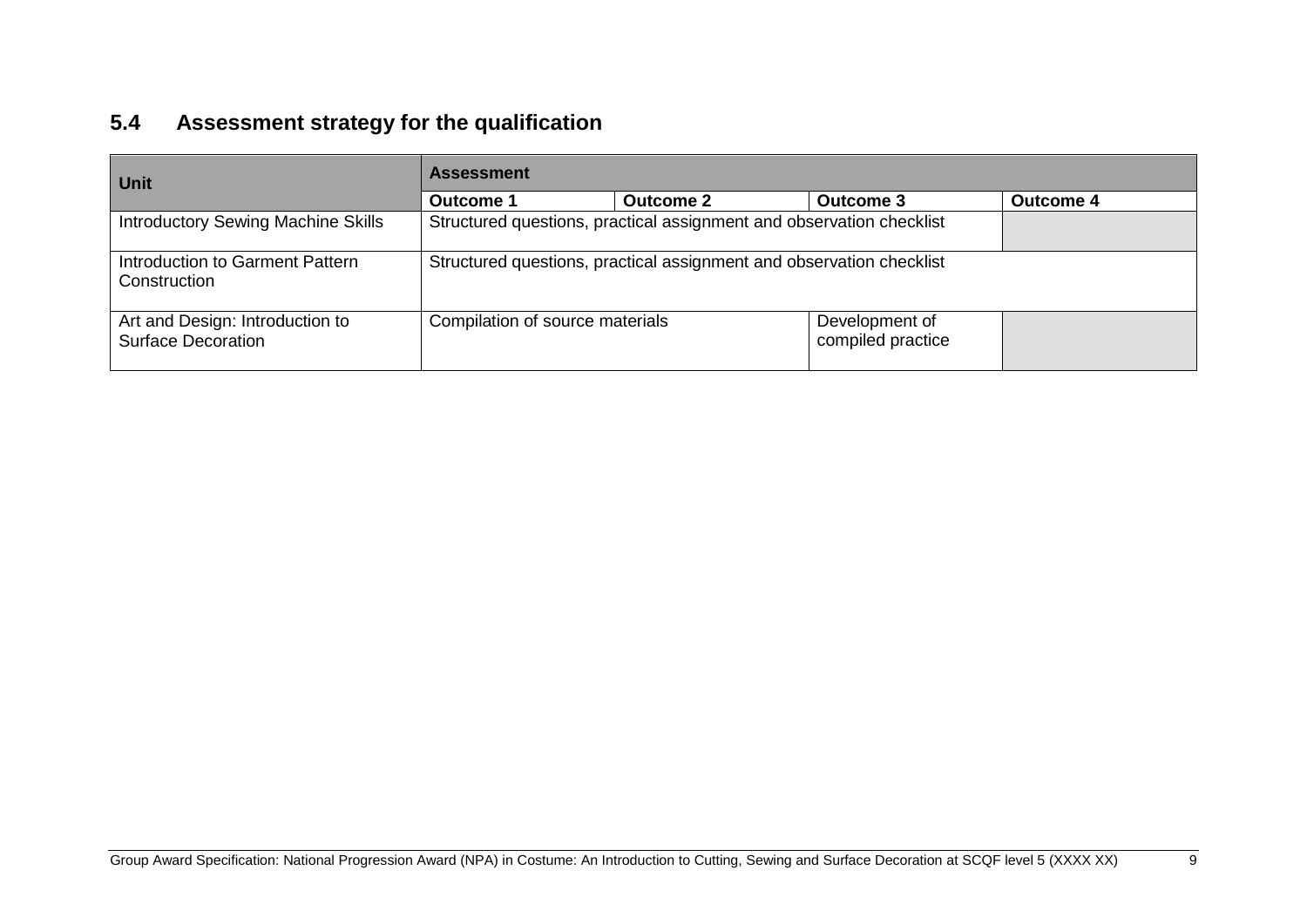## <span id="page-11-0"></span>**6 Guidance on approaches to delivery and assessment**

This qualification will be delivered face-to-face. It will be delivered and assessed in English and all assessment will be undertaken internally. The benefits for the learner will be the development and enhancement of work-related skills and knowledge.

All learning is carried out in a classroom environment with assignments structured to relate and combine with each other. It is anticipated that all creative activities will satisfy the visual requirements of a given brief.

Unit specifications detail exactly the evidence requirements and assessment procedures for each assessment event. Feedback will be given at formative assessment and throughout delivery.

Due to the practical nature of the awards it is recommended that centres provide health and safety advice to learners. It is essential that learners understand the subject-specific health and safety guidance and observe safe and considerate working practices in line with professional practice throughout their studies.

#### <span id="page-11-1"></span>**6.1 Sequencing/integration of units**

Sequential delivery of units in this National Progression Award can help to create opportunities for progressive and meaningful learning experiences and can contribute to the creation of coherent portfolios for assessment and progression to next level courses. However, opportunities for integration and project-based learning should also be considered in order to address best practice in teaching, learning and assessment.

| <b>Unit</b>                                            | <b>Delivery/Assessment</b> | Integrated                                                                                                 |
|--------------------------------------------------------|----------------------------|------------------------------------------------------------------------------------------------------------|
| <b>Introductory Sewing</b><br><b>Machine Skills</b>    | Semester 1                 |                                                                                                            |
| Introduction to Garment<br><b>Pattern Construction</b> | Semesters 1 and 2          |                                                                                                            |
| Art and Design: Introduction<br>to Surface Decoration  | Semesters 1 and 2          | <b>Introductory Sewing</b><br>Machine Skills and<br>Introduction to Garment<br><b>Pattern Construction</b> |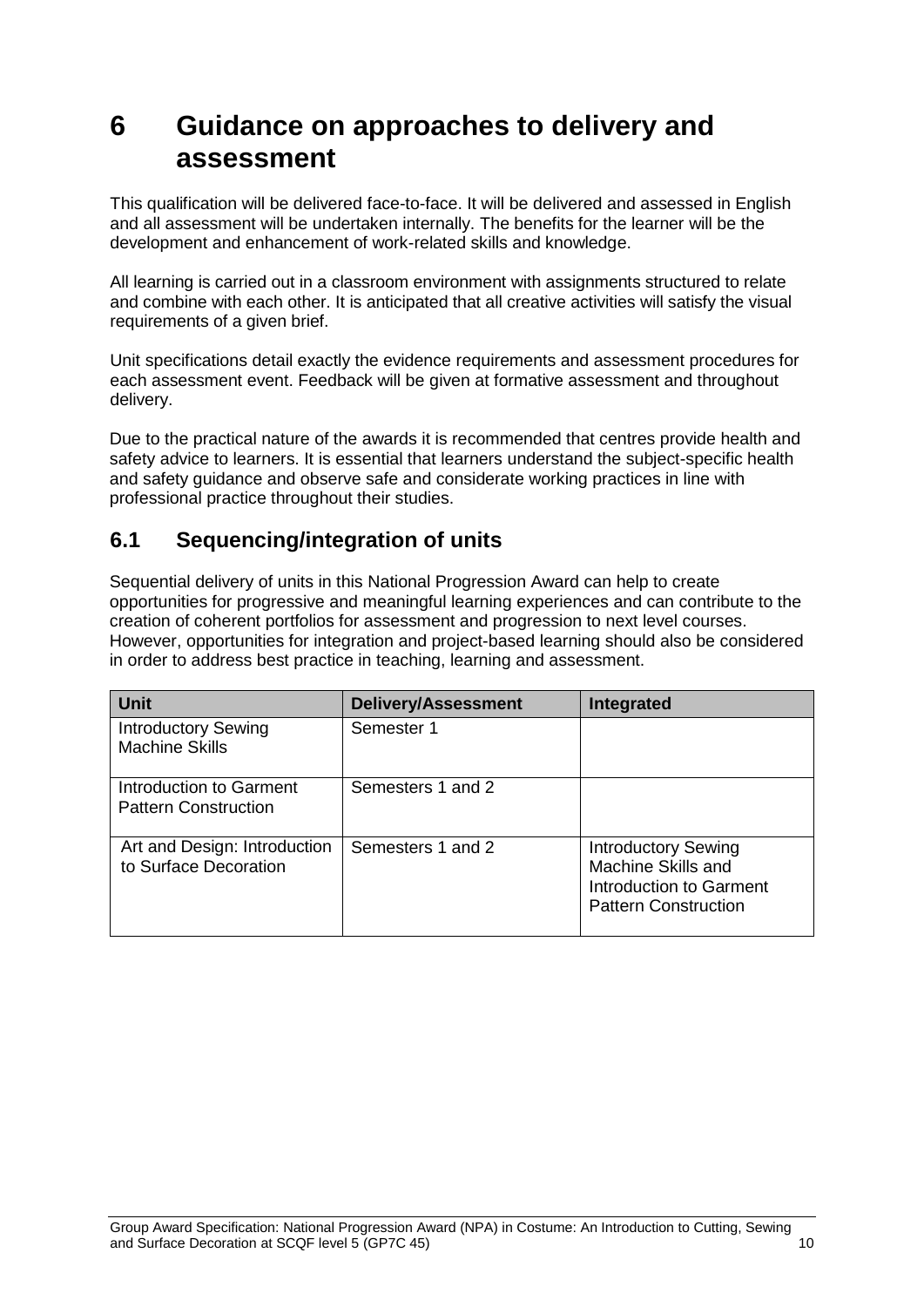### <span id="page-12-0"></span>**6.2 Recognition of prior learning**

SQA recognises that learners gain knowledge and skills acquired through formal, non-formal and informal learning contexts.

In some instances, a full group award may be achieved through the recognition of prior learning. However, it is unlikely that a learner would have the appropriate prior learning and experience to meet all the requirements of a full group award.

The recognition of prior learning may **not** be used as a method of assessing in the following types of units and assessments:

- ◆ HN Graded Units
- Course and/or external assessments
- Other integrative assessment units (which may or not be graded)
- Certain types of assessment instruments where the standard may be compromised by not using the same assessment method outlined in the unit
- Where there is an existing requirement for a licence to practice
- Where there are specific health and safety requirements
- Where there are regulatory, professional or other statutory requirements
- Where otherwise specified in an assessment strategy

More information and guidance on the *Recognition of Prior Learning* (RPL) may be found on our website **[www.sqa.org.uk](http://www.sqa.org.uk/)**.

The following sub-sections outline how existing SQA unit(s) may contribute to this group award. Additionally, they also outline how this group award may be recognised for professional and articulation purposes.

### **6.2.1 Articulation and/or progression**

Completion of this NPA may allow progression to next level courses such NC Theatre Design: Set, Costume and Props — An Introduction (SCQF level 6) and subsequent courses of study in further and higher education.

Entry to next level courses is at the discretion of centres and may be subject to successful portfolio submission and interview. Learners may be advised to study Higher English alongside the NC Theatre Design: Set, Costume and Props — An Introduction to meet the requirements of HNC/D Costume for Stage and Screen/university courses.

#### <span id="page-12-1"></span>**6.3 Opportunities for e-assessment**

Some aspects of the knowledge and understanding of the units could be delivered using e-learning, in particular those aspects which require learners to undertake research. The use of virtual learning environments for storing learner notes and visuals and website addresses should be encouraged by centres when building up their learning and teaching packs to accompany units. Additionally both learners and staff should be encouraged to use digital photography and film as a means of recording the development of design and manufacture of costumes and samples of work completed. Filming and photographing of students and their work requires the consent of all parties involved. Digital photography could also be used by staff to set up archive materials.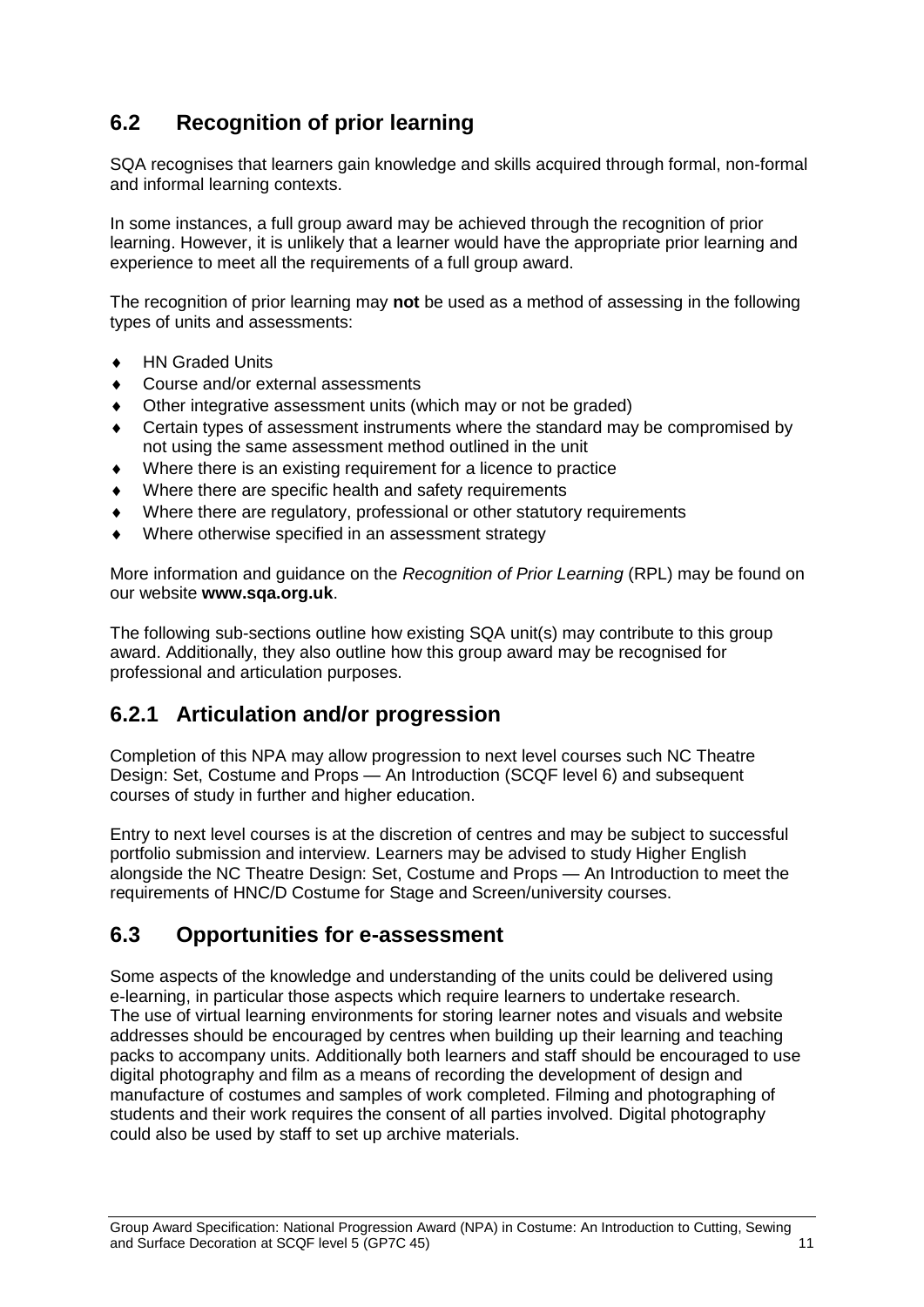### <span id="page-13-0"></span>**6.4 Support materials**

No Assessment Support Packs (ASPs) have been developed for this qualification.

#### <span id="page-13-1"></span>**6.5 Resource requirements**

The following list is an example of the type of resources provided by the centre intending to deliver this qualification.

#### **Physical resources**

#### **Accommodation — exclusive use for this course**

#### **Workroom 1**

- Liberally supplied with power sockets and high worktables
- Good daylight conditions
- $\bullet$  140 sq mts

#### **Workroom 2**

- Liberally supplied with power sockets and high worktables
- Good daylight conditions
- Blackout facilities
- 140 sq mts
- Water supply
- Sink unit and draining

#### **Storeroom**

Storage for small quantities of inflammable chemicals

#### **Fabric store**

- 10 sq mts
- **Shelving**
- Drawers for haberdashery

#### **Equipment store x 2**

#### **College Learning Resource Centre**

 The college has four sites and the site that this course is located at is Granton Campus. The volumes held by the LRC is in the region of 30,000. Costume History amounting to about 500. There are approximately 250 dedicated books on Theatre Costume, 300 DVDs and access to Digital Theatre Plus, an online resource with educational access to current best theatre practice from internationally renowned practitioners. This resource is organised and looked after by the technician that works solely within this course.

There are also relevant periodicals to the course available and the learners have access to photocopying facilities.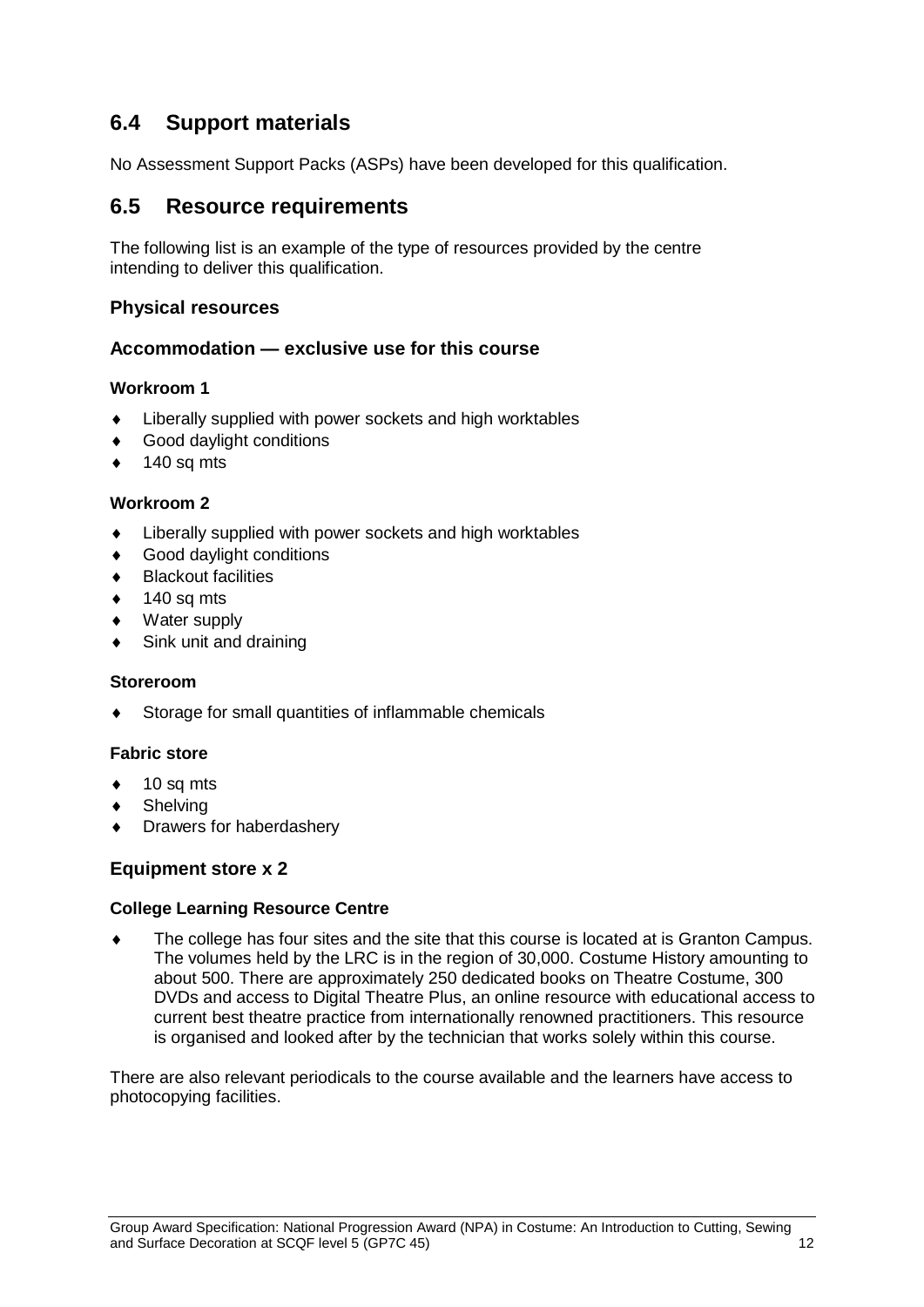#### **Specific course equipment**

- 30 dress stands, 15 hat blocks, 18 head blocks, 12 wig stands, 1 industrial steam iron, 1 twin tub, 15 costume rails
- Three x steam guns
- $\bullet$  Two x heat guns
- Button making machine plus two eyeleting making machines
- 30 assorted domestic and industrial sewing machines (including a number of special machines)

#### **ICT Facilities**

- The college is well populated with learning streets populated with computers. All classrooms have computer, overhead projectors and IWBs.
- $\bullet$  There is a drop-in study centre facility for all learners to use.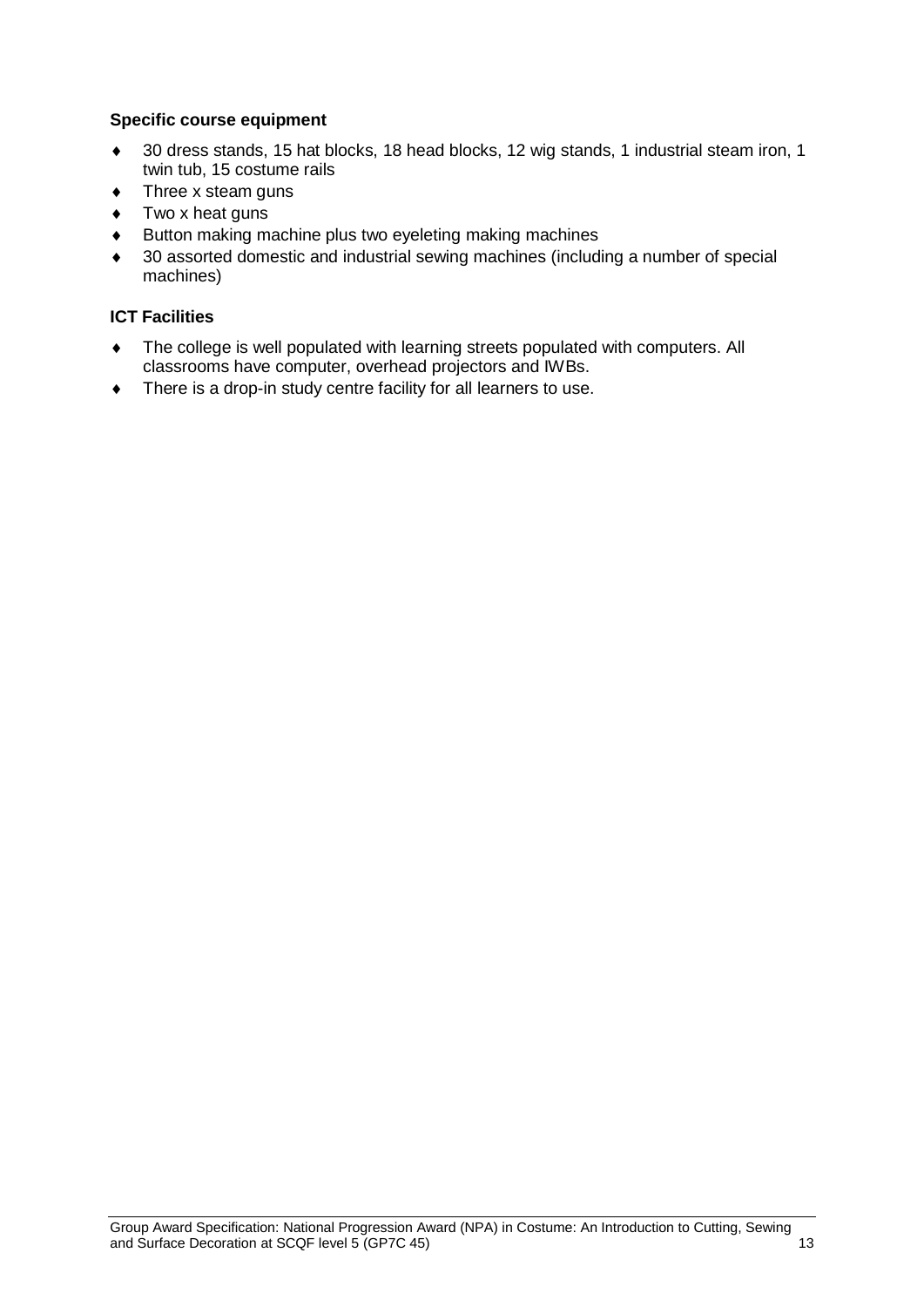## <span id="page-15-0"></span>**7 General information for centres**

#### **Equality and inclusion**

The unit specifications making up this group award have been designed to ensure that there are no unnecessary barriers to learning or assessment. The individual needs of learners will be taken into account when planning learning experiences, selecting assessment methods or considering alternative evidence. Further advice can be found on our website **[www.sqa.org.uk/assessmentarrangements](http://www.sqa.org.uk/sqa/14977.html)**.

#### **Internal and external verification**

All assessments used within this/these qualification(s) should be internally verified, using the appropriate policy within the centre and the guidelines set by SQA.

External verification will be carried out by SQA to ensure that internal assessment is within the national guidelines for these qualifications.

Further information on internal and external verification can be found in *SQA's Guide to Assessment* **[\(www.sqa.org.uk/GuideToAssessment\)](http://www.sqa.org.uk/sqa/files_ccc/GuideToAssessment.pdf)**.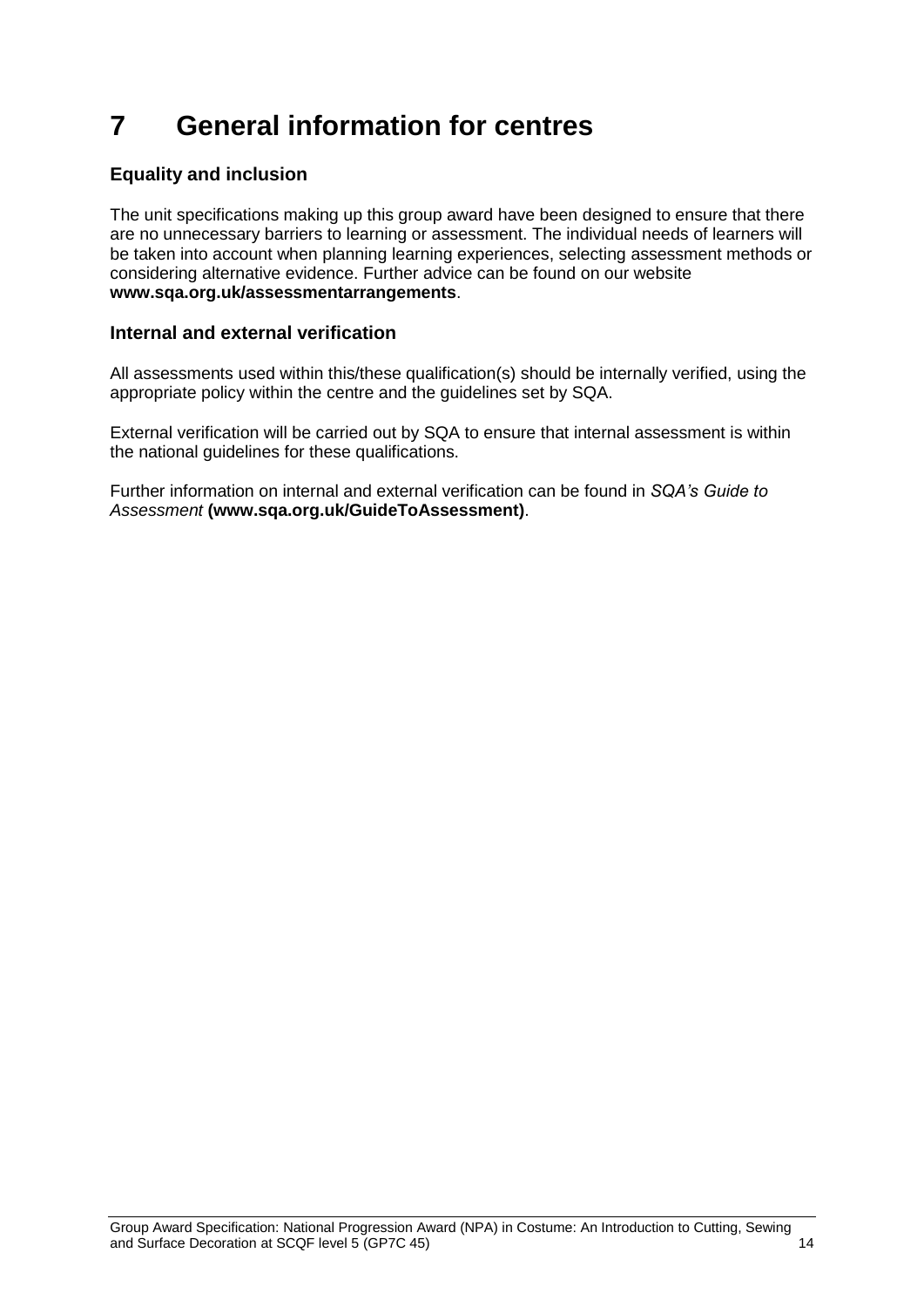## <span id="page-16-0"></span>**8 Glossary of terms**

**Embedded Core Skills:** is where the assessment evidence for the unit also includes full evidence for complete Core Skill or Core Skill components. A learner successfully completing the unit will be automatically certificated for the Core Skill. (This depends on the unit having been successfully audited and validated for Core Skills certification.)

**Finish date:** The end of a group award's lapsing period is known as the finish date. After the finish date, the group award will no longer be live and the following applies:

- learners may not be entered for the group award
- the group award will continue to exist only as an archive record on the Awards Processing System (APS)

**Lapsing date:** When a group award is entered into its lapsing period, the following will apply:

- $\bullet$  the group award will be deleted from the relevant catalogue
- the group award specification will remain until the qualification reaches its finish date at which point it will be removed from SQA's website and archived
- no new centres may be approved to offer the group award
- centres should only enter learners whom they expect to complete the group award during the defined lapsing period

**SQA credit value:** The credit value allocated to a unit gives an indication of the contribution the unit makes to an SQA group award. An SQA credit value of 1 given to an SQA unit represents approximately 40 hours of programmed learning, teaching and assessment.

**SCQF:** The Scottish Credit and Qualification Framework (SCQF) provides the national common framework for describing all relevant programmes of learning and qualifications in Scotland. SCQF terminology is used throughout this guide to refer to credits and levels. For further information on the SCQF visit the SCQF website at **[www.scqf.org.uk](http://www.scqf.org.uk/)**.

**SCQF credit points:** SCQF credit points provide a means of describing and comparing the amount of learning that is required to complete a qualification at a given level of the Framework. One National Unit credit is equivalent to 6 SCQF credit points. One National Unit credit at Advanced Higher and one Higher National Unit credit (irrespective of level) is equivalent to 8 SCQF credit points.

**SCQF levels:** The level a qualification is assigned within the framework is an indication of how hard it is to achieve. The SCQF covers 12 levels of learning. HNCs and HNDs are available at SCQF levels 7 and 8 respectively. Higher National Units will normally be at levels 6–9 and graded units will be at level 7 and 8. National Qualification Group Awards are available at SCQF levels 2–6 and will normally be made up of National Units which are available from SCQF levels 2–7.

**Subject unit:** Subject units contain vocational/subject content and are designed to test a specific set of knowledge and skills.

**Signposted Core Skills:** refers to opportunities to develop Core Skills arise in learning and teaching but are not automatically certificated.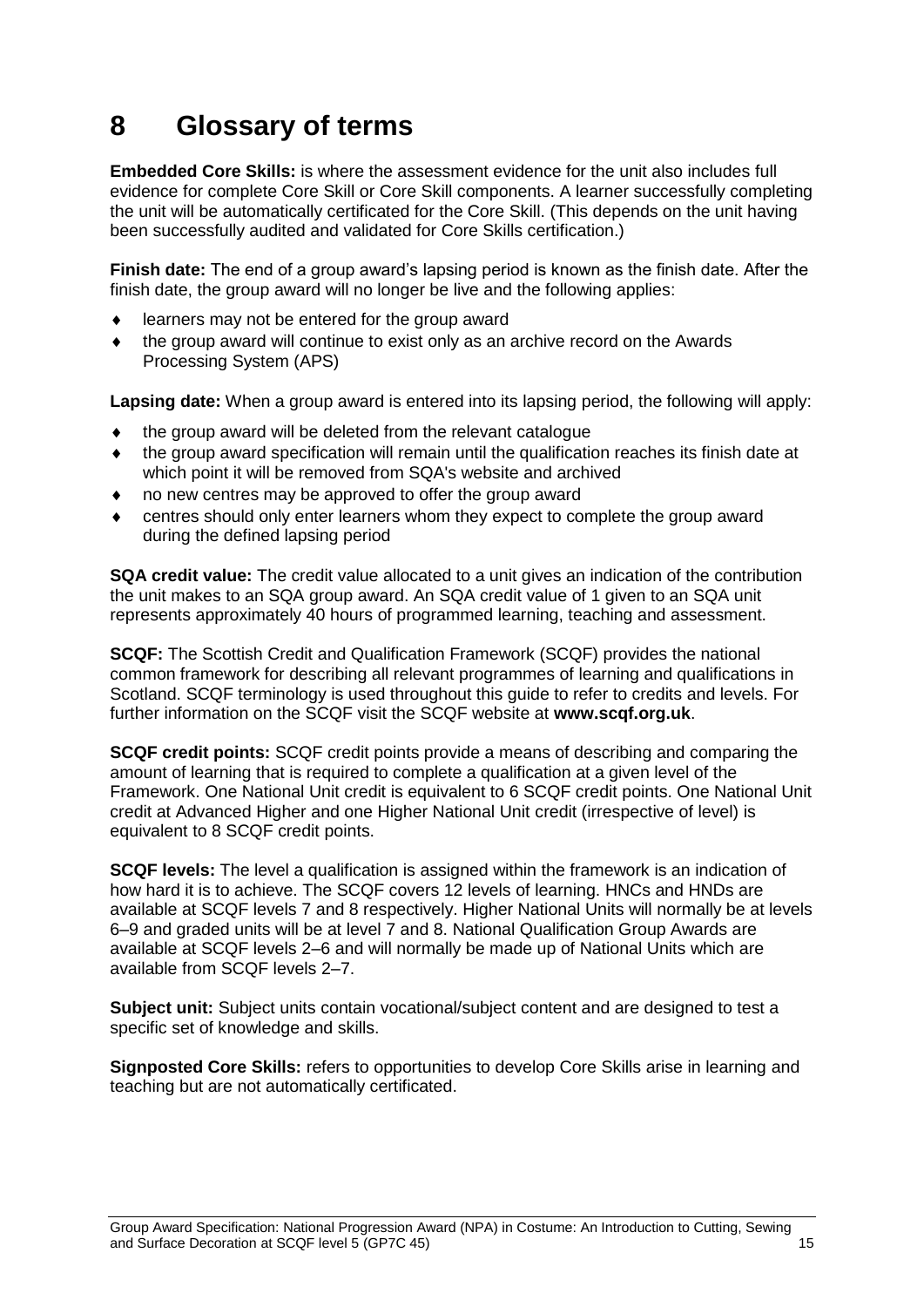## **History of changes**

It is anticipated that changes will take place during the life of the qualification and this section will record these changes. This document is the latest version and incorporates the changes summarised below. Centres are advised to check SQA's APS Navigator to confirm they are using the up to date qualification structure.

**NOTE:** Where a unit is revised by another unit:

- No new centres may be approved to offer the unit which has been revised.
- Centres should only enter learners for the unit which has been revised where they are expected to complete the unit before its finish date.

| <b>Version</b><br><b>Number</b> | <b>Description</b> | <b>Date</b> |
|---------------------------------|--------------------|-------------|
|                                 |                    |             |
|                                 |                    |             |
|                                 |                    |             |
|                                 |                    |             |
|                                 |                    |             |
|                                 |                    |             |
|                                 |                    |             |
|                                 |                    |             |
|                                 |                    |             |
|                                 |                    |             |
|                                 |                    |             |
|                                 |                    |             |

#### **Acknowledgement**

SQA acknowledges the valuable contribution that Scotland's colleges have made to the development of this qualification.